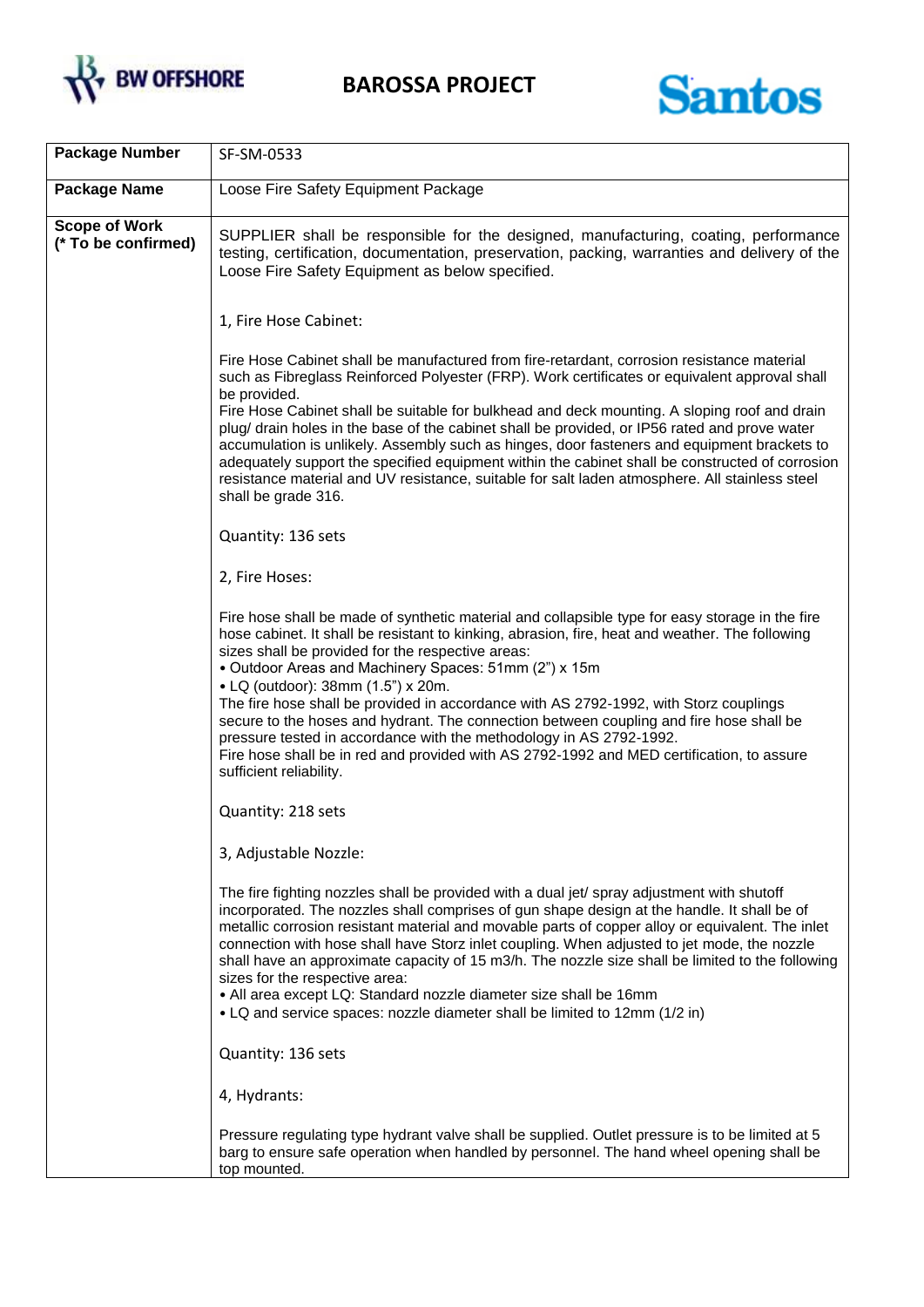

## **BAROSSA PROJECT**



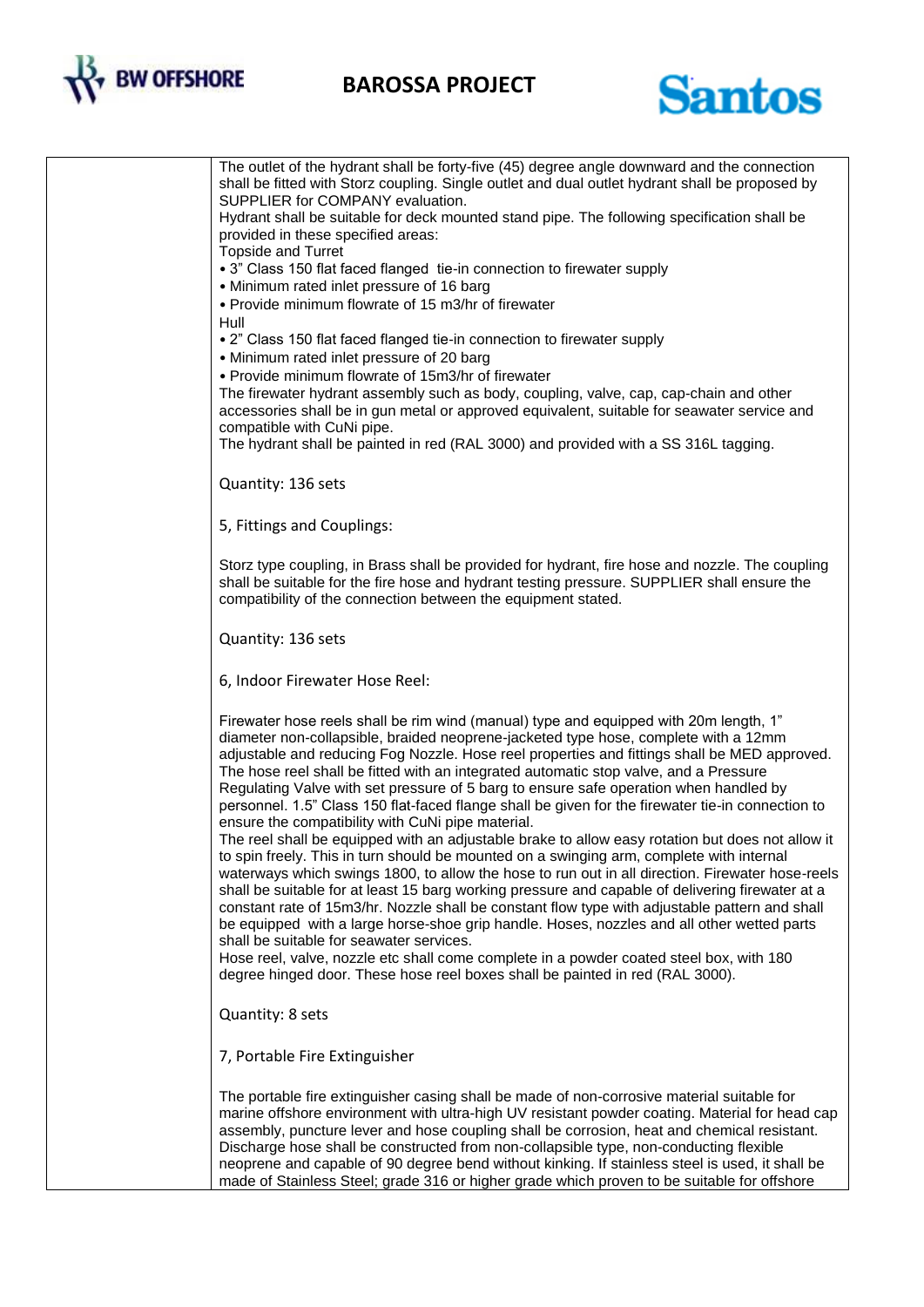

**BAROSSA PROJECT**



| environment.<br>Label on each extinguisher shall minimum indicate fire rating, class of fire, approval standards,<br>operating instructions, agent identification and capacity, extinguisher Service pressure, factory<br>test pressure. The text used shall be English.<br>The fire extinguisher shall be painted in RED and ensure the paint finish is coated with<br>noncorrosive final layer, to protect from offshore corrosion and UV resistant. Suitable<br>manufacturer mounting brackets/ stands and fittings shall ensure the consideration of the<br>material to be compatible with offshore environment condition to be provided as part of the<br>package.<br>All portable fire extinguisher shall be designed, constructed and tested in accordance with:<br>(a) IMO resolution A.951(23) Improved guidelines for marine portable fire extinguishers; and<br>(b) European Council Marine Equipment Directive 96/98/EC or an equivalent international or<br>Australian standard.<br>All portable fire extinguisher located outdoors shall be stored inside fire extinguisher cabinet<br>and to be provided as part of the package. The cabinet shall be manufactured from fire-<br>retardant, corrosion resistance material such as Glass Reinforced Polyester (GRP) or<br>equivalent with clear viewing window made of polycarbonate. Hinges and latches shall be<br>made of stainless steel (SS316). The cabinet shall be painted with Red and marked with "FIRE<br>EXTINGUISHER".<br>Stainless steel plate with tag number of the portable fire extinguisher location shall be mounted<br>with four screws at the front of the cabinet. SUPPLIER shall provide details of mounting or<br>fixing bracket arrangement for the fire extinguisher cabinet to the structure or handrail.<br>For indoor area, portable fire extinguisher will be mounted to the wall or structure with bracket.<br>The mounting bracket shall be constructed of heavy gauge steel, welded and painted. Two<br>point of extinguisher restraint shall be provided by bracket base and adjustable clamp arm |
|----------------------------------------------------------------------------------------------------------------------------------------------------------------------------------------------------------------------------------------------------------------------------------------------------------------------------------------------------------------------------------------------------------------------------------------------------------------------------------------------------------------------------------------------------------------------------------------------------------------------------------------------------------------------------------------------------------------------------------------------------------------------------------------------------------------------------------------------------------------------------------------------------------------------------------------------------------------------------------------------------------------------------------------------------------------------------------------------------------------------------------------------------------------------------------------------------------------------------------------------------------------------------------------------------------------------------------------------------------------------------------------------------------------------------------------------------------------------------------------------------------------------------------------------------------------------------------------------------------------------------------------------------------------------------------------------------------------------------------------------------------------------------------------------------------------------------------------------------------------------------------------------------------------------------------------------------------------------------------------------------------------------------------------------------------------------------------------------------|
| Quantities:<br>❖<br>Dry Chemical Portable Fire Extinguisher 12kg: 200 units<br>❖<br>CO2 Portable Fire Extinguisher 5kg: 24 units<br>❖<br>Foam Portable Fire Extinguisher 9L: 2 units<br>❖<br>Fire extinguisher cabinet (subjected to the type of the extinguisher to be<br>placed outdoor): 100 units                                                                                                                                                                                                                                                                                                                                                                                                                                                                                                                                                                                                                                                                                                                                                                                                                                                                                                                                                                                                                                                                                                                                                                                                                                                                                                                                                                                                                                                                                                                                                                                                                                                                                                                                                                                              |
| 8, Wheeled Fire Extinguisher                                                                                                                                                                                                                                                                                                                                                                                                                                                                                                                                                                                                                                                                                                                                                                                                                                                                                                                                                                                                                                                                                                                                                                                                                                                                                                                                                                                                                                                                                                                                                                                                                                                                                                                                                                                                                                                                                                                                                                                                                                                                       |
| In addition to the general requirement as specified for above Portable Fire Extinguisher,<br>wheeled fire extinguisher shall have two wheels for transport and shall have support to keep<br>the extinguisher upright. The size of the wheeled fire extinguisher shall be slim line profile<br>suitable for ease of manoeuvring on the primary and secondary escape route. The material of<br>the wheel shall be provided with UV and weather resistant.<br>For wheeled fire extinguisher, weather proof canvas type protective cover shall be provided.                                                                                                                                                                                                                                                                                                                                                                                                                                                                                                                                                                                                                                                                                                                                                                                                                                                                                                                                                                                                                                                                                                                                                                                                                                                                                                                                                                                                                                                                                                                                           |
| Quantities:<br>❖<br>Dry Chemical Wheeled Fire Extinguisher 25kg: 2 units<br>❖<br>CO2 Wheeled Fire Extinguisher 10kg: 2 units<br>❖<br>Foam Wheeled Fire Extinguisher (50L and 135L): 4 units                                                                                                                                                                                                                                                                                                                                                                                                                                                                                                                                                                                                                                                                                                                                                                                                                                                                                                                                                                                                                                                                                                                                                                                                                                                                                                                                                                                                                                                                                                                                                                                                                                                                                                                                                                                                                                                                                                        |
| Estimated contract award: Q4 2021 *<br>Estimated delivery: Q2 2022 *                                                                                                                                                                                                                                                                                                                                                                                                                                                                                                                                                                                                                                                                                                                                                                                                                                                                                                                                                                                                                                                                                                                                                                                                                                                                                                                                                                                                                                                                                                                                                                                                                                                                                                                                                                                                                                                                                                                                                                                                                               |

**Project Registration**